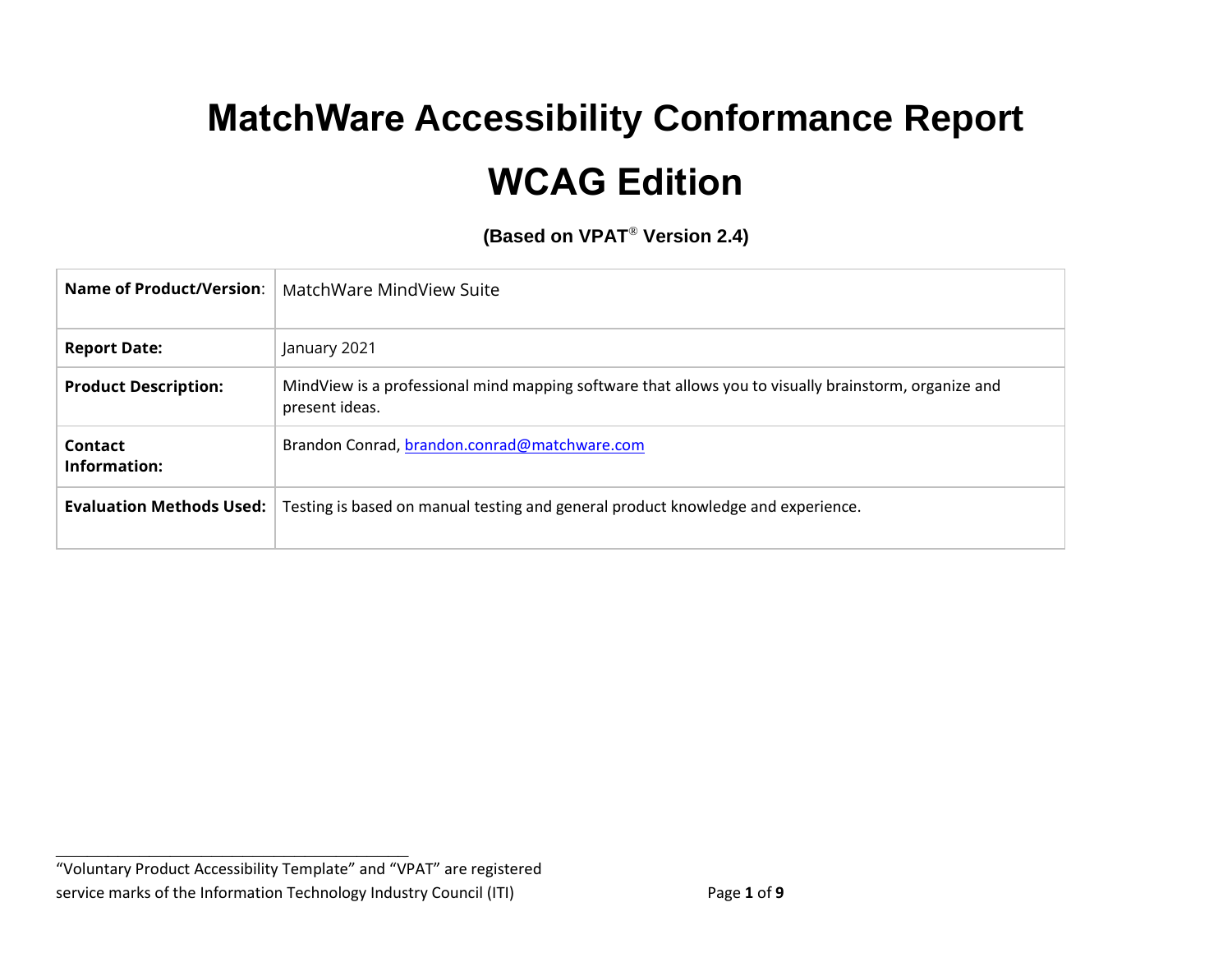This report covers the degree of conformance for the following accessibility standard/guidelines:

| <b>Standard/Guideline</b>                       | <b>Included In Report</b> |
|-------------------------------------------------|---------------------------|
| Web Content Accessibility Guidelines 2.0        | Level A (Yes)             |
|                                                 | Level AA (Yes)            |
|                                                 | Level AAA (No)            |
| <b>Web Content Accessibility Guidelines 2.1</b> | Level A (Yes)             |
|                                                 | Level AA (Yes)            |
|                                                 | Level AAA (Yes)           |

## **Terms**

The terms used in the Conformance Level information are defined as follows:

- **Supports**: The functionality of the product has at least one method that meets the criterion without known defects or meets with equivalent facilitation.
- **Partially Supports**: Some functionality of the product does not meet the criterion.
- **Does Not Support:** The majority of product functionality does not meet the criterion.
- **Not Applicable**: The criterion is not relevant to the product.
- **Not Evaluated**: The product has not been evaluated against the criterion. This can be used only in WCAG 2.0 Level AAA.

## **WCAG 2.x Report**

Note: When reporting on conformance with the WCAG 2.x Success Criteria, they are scoped for full pages, complete processes, and accessibility-supported ways of using technology as documented in the [WCAG 2.0 Conformance Requirements.](https://www.w3.org/TR/WCAG20/#conformance-reqs)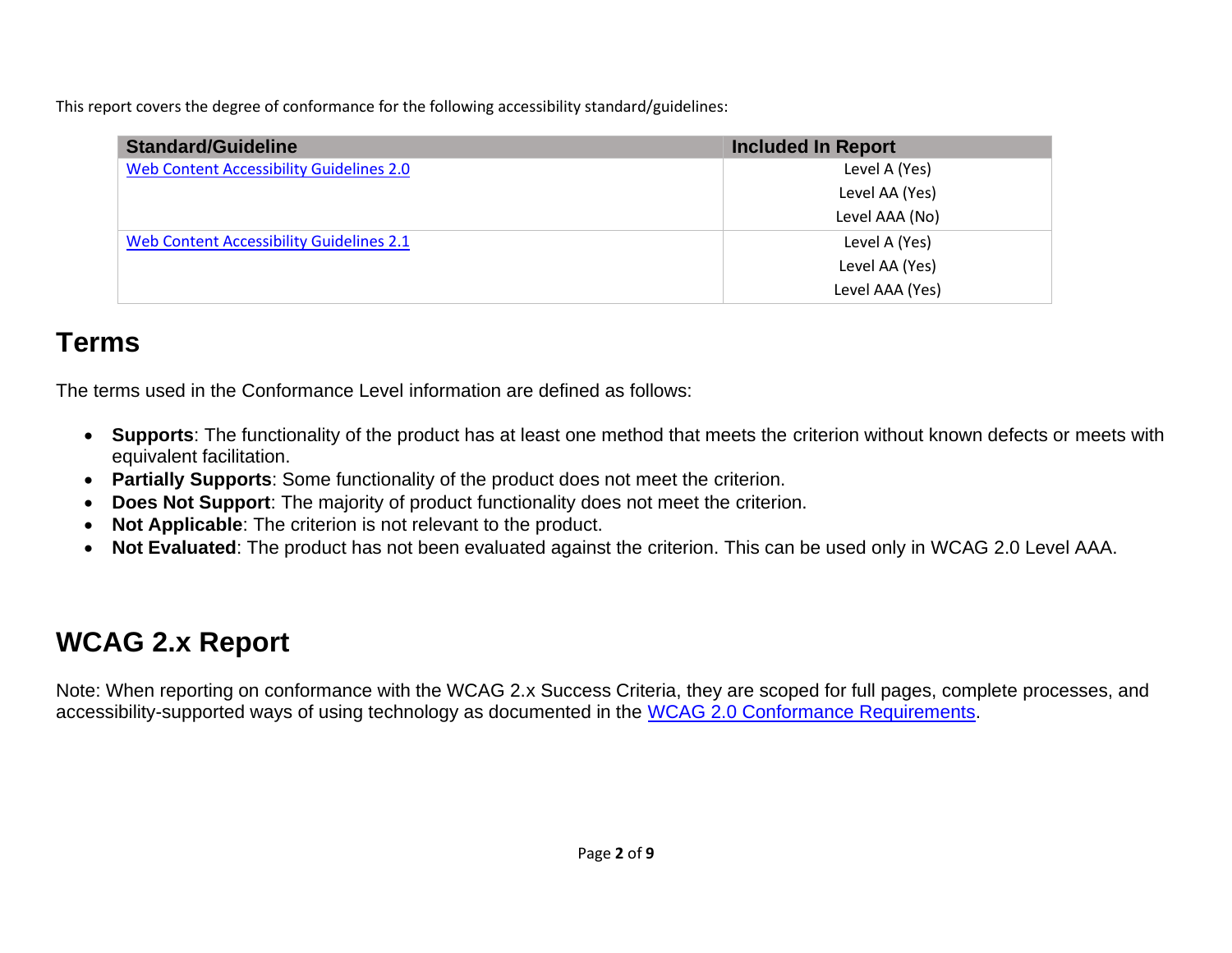#### **Table 1: Success Criteria, Level A**

Notes:

| <b>Criteria</b>                                                                                                                                                                       | <b>Conformance Level</b>  | <b>Remarks and Explanations</b>                                                            |
|---------------------------------------------------------------------------------------------------------------------------------------------------------------------------------------|---------------------------|--------------------------------------------------------------------------------------------|
| 1.1.1<br><b>Non-text Content (Level A)</b><br>Also applies to: Revised Section 508 • 501 (Web)(Software) • 504.2<br>(Authoring Tool) • 602.3 (Support Docs)                           | <b>Partially Supports</b> | Content controlled by us is supported. Content<br>controlled by the user is not supported. |
| 1.2.1 Audio-only and Video-only (Prerecorded) (Level A)<br>Also applies to: Revised Section 508 • 501 (Web)(Software) • 504.2<br>(Authoring Tool) • 602.3 (Support Docs)              | Not Applicable            |                                                                                            |
| 1.2.2 Captions (Prerecorded) (Level A)<br>Also applies to: Revised Section 508 • 501 (Web)(Software) • 504.2<br>(Authoring Tool) • 602.3 (Support Docs)                               | Not Applicable            |                                                                                            |
| 1.2.3 Audio Description or Media Alternative (Prerecorded) (Level A)<br>Also applies to: Revised Section 508 • 501 (Web)(Software) • 504.2<br>(Authoring Tool) • 602.3 (Support Docs) | Not Applicable            |                                                                                            |
| 1.3.1 Info and Relationships (Level A)<br>Also applies to: Revised Section 508 • 501 (Web)(Software) • 504.2<br>(Authoring Tool) • 602.3 (Support Docs)                               | Not Applicable            |                                                                                            |
| 1.3.2 Meaningful Sequence (Level A)<br>Also applies to: Revised Section 508 • 501 (Web)(Software) • 504.2<br>(Authoring Tool) • 602.3 (Support Docs)                                  | Supports                  | All content is presented in a meaningful sequence                                          |
| 1.3.3 Sensory Characteristics (Level A)<br>Also applies to: Revised Section 508 • 501 (Web)(Software) • 504.2<br>(Authoring Tool) • 602.3 (Support Docs)                              | Supports                  | All navigation using icons also have a describing text                                     |
| 1.4.1 Use of Color (Level A)<br>Also applies to: Revised Section 508 • 501 (Web)(Software) • 504.2<br>(Authoring Tool) • 602.3 (Support Docs)                                         | Supports                  | All navigation using icons also have a describing text                                     |
| 1.4.2 Audio Control (Level A)<br>Also applies to: Revised Section 508 • 501 (Web)(Software) • 504.2<br>(Authoring Tool) • 602.3 (Support Docs)                                        | Not Applicable            |                                                                                            |
| 2.1.1 Keyboard (Level A)                                                                                                                                                              | Supports                  | Application can be controlled only using keyboard                                          |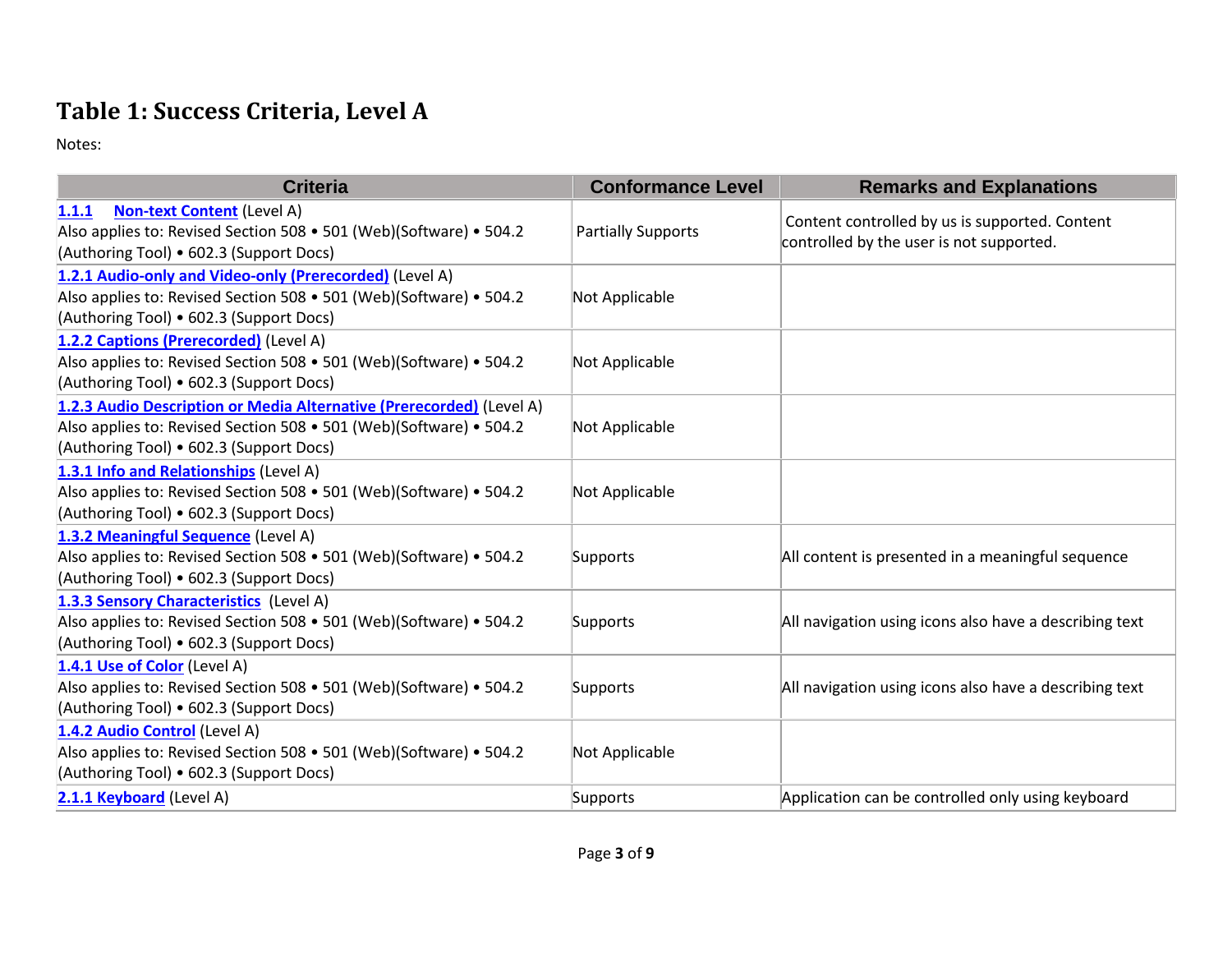| <b>Criteria</b>                                                                                                                                                                                                         | <b>Conformance Level</b> | <b>Remarks and Explanations</b>                                        |
|-------------------------------------------------------------------------------------------------------------------------------------------------------------------------------------------------------------------------|--------------------------|------------------------------------------------------------------------|
| Also applies to: Revised Section 508 • 501 (Web)(Software) • 504.2<br>(Authoring Tool) • 602.3 (Support Docs)                                                                                                           |                          |                                                                        |
| 2.1.2 No Keyboard Trap (Level A)<br>Also applies to: Revised Section 508 • 501 (Web)(Software) • 504.2<br>(Authoring Tool) • 602.3 (Support Docs)                                                                       | Supports                 | Keyboard focus can be controlled using the tab key. Bot<br>in and out. |
| 2.1.4 Character Key Shortcuts (Level A 2.1 only)                                                                                                                                                                        | Supports                 | In the manual we have a complete list of all shortcuts<br>available    |
| 2.2.1 Timing Adjustable (Level A)<br>Also applies to: Revised Section 508 • 501 (Web)(Software) • 504.2<br>(Authoring Tool) • 602.3 (Support Docs)                                                                      | Not Applicable           |                                                                        |
| 2.2.2 Pause, Stop, Hide (Level A)<br>Also applies to: Revised Section 508 • 501 (Web)(Software) • 504.2<br>(Authoring Tool) • 602.3 (Support Docs)                                                                      | Not Applicable           |                                                                        |
| 2.3.1 Three Flashes or Below Threshold (Level A)<br>Also applies to: Revised Section 508 • 501 (Web)(Software) • 504.2<br>(Authoring Tool) • 602.3 (Support Docs)                                                       | Supports                 | No flashes on the webpage.                                             |
| 2.4.1 Bypass Blocks (Level A)<br>Also applies to: Revised Section 508 • 501 (Web)(Software) – Does not<br>apply to non-web software • 504.2 (Authoring Tool) • 602.3 (Support<br>Docs) - Does not apply to non-web docs | Not Applicable           |                                                                        |
| 2.4.2 Page Titled (Level A)<br>Also applies to: Revised Section 508 • 501 (Web)(Software) • 504.2<br>(Authoring Tool) • 602.3 (Support Docs)                                                                            | Supports                 | All webpages has descriptive titles                                    |
| 2.4.3 Focus Order (Level A)<br>Also applies to: Revised Section 508 • 501 (Web)(Software) • 504.2<br>(Authoring Tool) • 602.3 (Support Docs)                                                                            | Supports                 | Focus is set in a logical way to enable correct reading<br>flow.       |
| 2.4.4 Link Purpose (In Context) (Level A)<br>Also applies to: Revised Section 508 • 501 (Web)(Software) • 504.2<br>(Authoring Tool) • 602.3 (Support Docs)                                                              | Supports                 | All links provided by us is descriptive.                               |
| 2.5.1 Pointer Gestures (Level A 2.1 only)                                                                                                                                                                               | Supports                 | Zoom and panning is supported                                          |
| 2.5.2 Pointer Cancellation (Level A 2.1 only)                                                                                                                                                                           | Supports                 | Remove fingers, cancels current operation                              |
| 2.5.3 Label in Name (Level A 2.1 only)                                                                                                                                                                                  | Supports                 | All menus and ribbon supports this.                                    |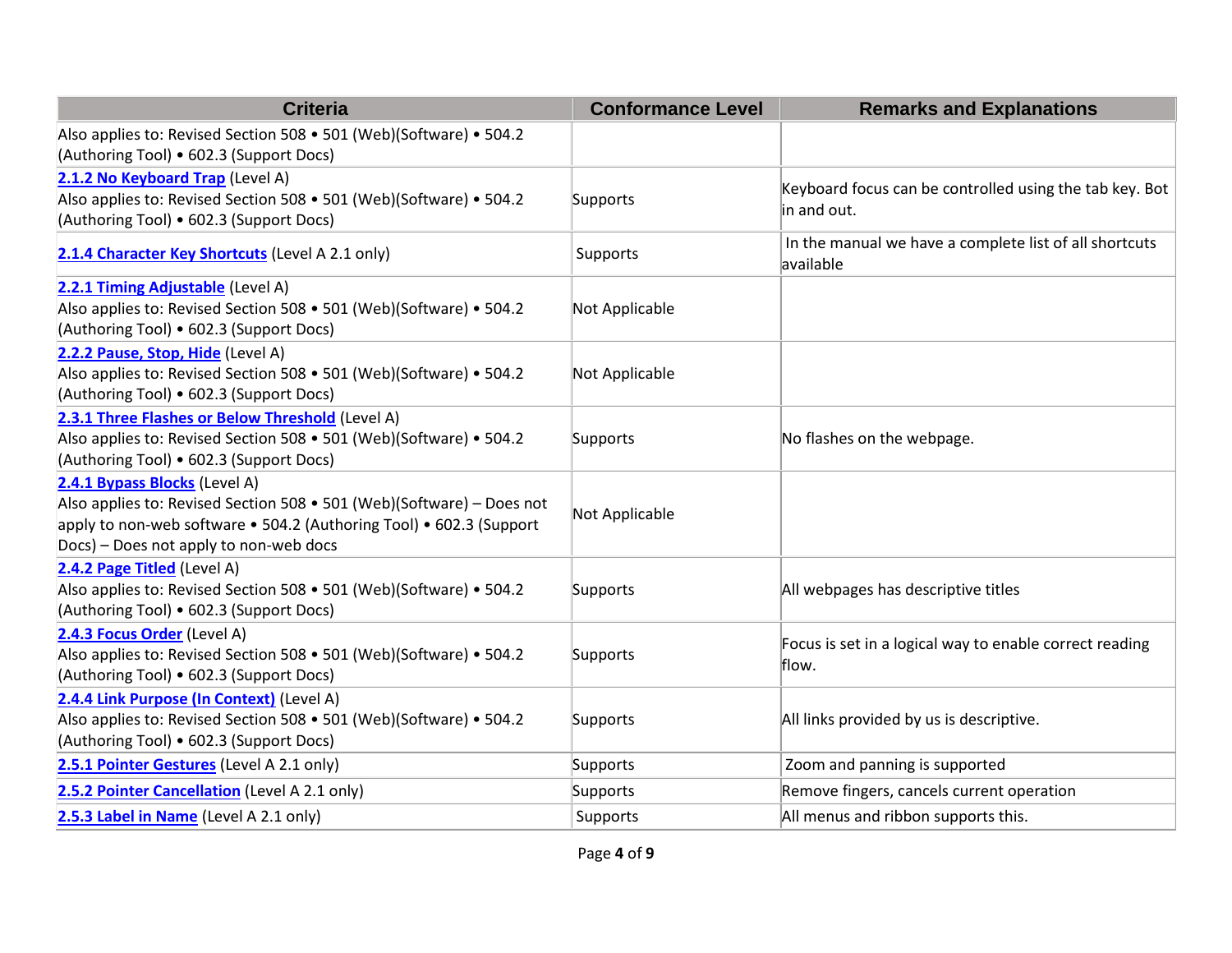| <b>Criteria</b>                                                                                                                                         | <b>Conformance Level</b> | <b>Remarks and Explanations</b>                                                                             |
|---------------------------------------------------------------------------------------------------------------------------------------------------------|--------------------------|-------------------------------------------------------------------------------------------------------------|
| 2.5.4 Motion Actuation (Level A 2.1 only)                                                                                                               | Supports                 | Horizontal and vertical orientation is supported                                                            |
| 3.1.1 Language of Page (Level A)<br>Also applies to: Revised Section 508 • 501 (Web)(Software) • 504.2<br>(Authoring Tool) • 602.3 (Support Docs)       | Supports                 | Language of the page can be determined.                                                                     |
| 3.2.1 On Focus (Level A)<br>Also applies to: Revised Section 508 • 501 (Web)(Software) • 504.2<br>(Authoring Tool) • 602.3 (Support Docs)               | Supports                 | The content does not change when focus is set                                                               |
| 3.2.2 On Input (Level A)<br>Also applies to: Revised Section 508 • 501 (Web)(Software) • 504.2<br>(Authoring Tool) • 602.3 (Support Docs)               | Supports                 | UI changes are not made until the user has been<br>informed about them.                                     |
| 3.3.1 Error Identification (Level A)<br>Also applies to: Revised Section 508 • 501 (Web)(Software) • 504.2<br>(Authoring Tool) • 602.3 (Support Docs)   | Supports                 | All errors are described with text                                                                          |
| 3.3.2 Labels or Instructions (Level A)<br>Also applies to: Revised Section 508 • 501 (Web)(Software) • 504.2<br>(Authoring Tool) • 602.3 (Support Docs) | Supports                 | Yes, logical labels is presented to the user.                                                               |
| 4.1.1 Parsing (Level A)<br>Also applies to: Revised Section 508 • 501 (Web)(Software) • 504.2<br>(Authoring Tool) • 602.3 (Support Docs)                | Supports                 | The markup language element nesting is used to bind<br>together logical groups of content                   |
| 4.1.2 Name, Role, Value (Level A)<br>Also applies to: Revised Section 508 • 501 (Web)(Software) • 504.2<br>(Authoring Tool) • 602.3 (Support Docs)      | Supports                 | Our ribbon of buttons, contains both descriptive text<br>and state information (enabled, disabled, checked) |

### **Table 2: Success Criteria, Level AA**

Notes:

| <b>Criteria</b>                                                    | <b>Conformance Level</b> | <b>Remarks and Explanations</b> |
|--------------------------------------------------------------------|--------------------------|---------------------------------|
| 1.2.4 Captions (Live) (Level AA)                                   |                          |                                 |
| Also applies to: Revised Section 508 • 501 (Web)(Software) • 504.2 | Not Applicable           |                                 |
| (Authoring Tool) • 602.3 (Support Docs)                            |                          |                                 |
| 1.2.5 Audio Description (Prerecorded) (Level AA)                   | Not Applicable           |                                 |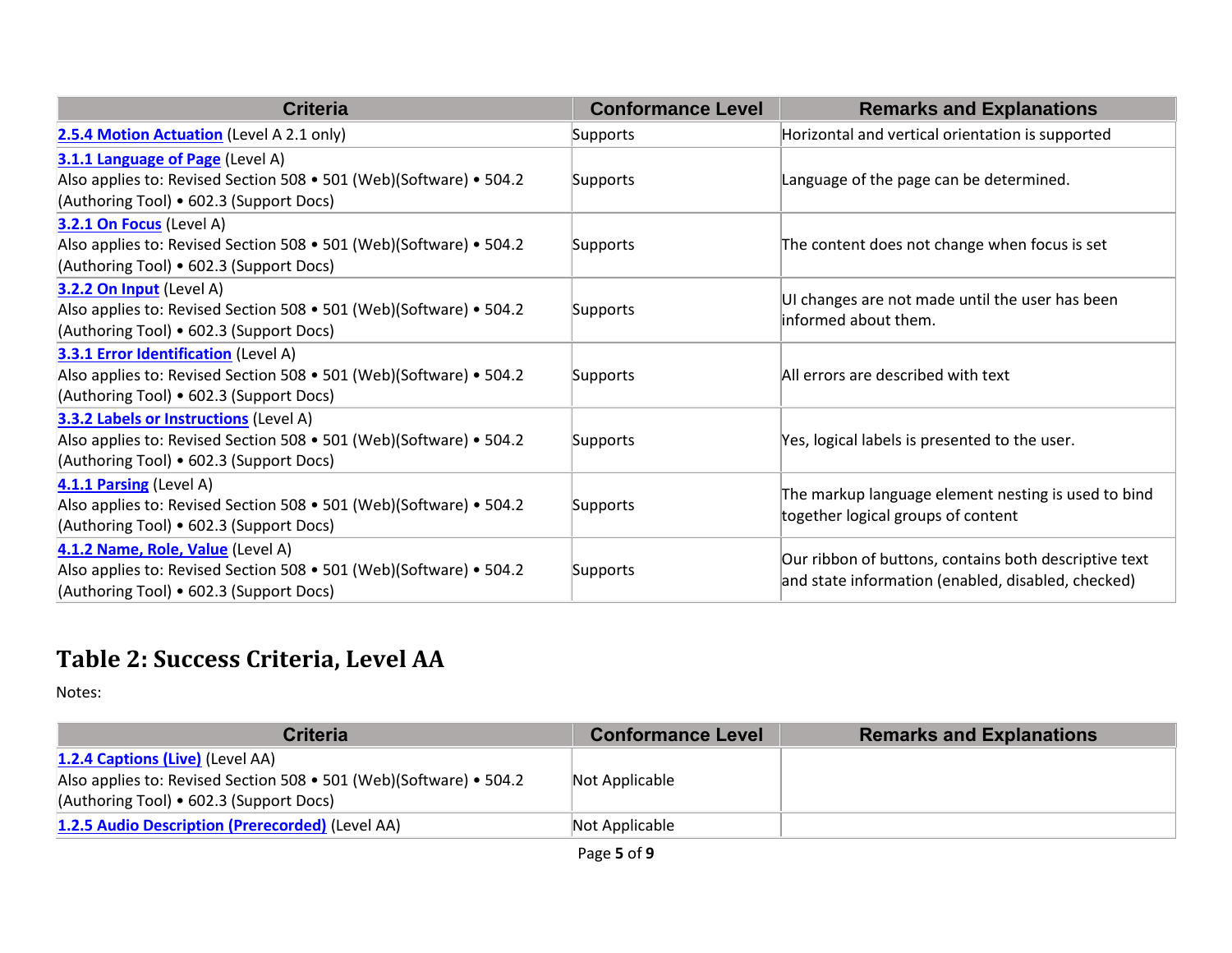| <b>Criteria</b>                                                                                                                                                                                                          | <b>Conformance Level</b> | <b>Remarks and Explanations</b>                                                                                                            |
|--------------------------------------------------------------------------------------------------------------------------------------------------------------------------------------------------------------------------|--------------------------|--------------------------------------------------------------------------------------------------------------------------------------------|
| Also applies to: Revised Section 508 • 501 (Web)(Software) • 504.2<br>(Authoring Tool) • 602.3 (Support Docs)                                                                                                            |                          |                                                                                                                                            |
| 1.3.4 Orientation (Level AA 2.1 only)                                                                                                                                                                                    | Supports                 | Horizontal and vertical orientation is supported                                                                                           |
| 1.3.5 Identify Input Purpose (Level AA 2.1 only)                                                                                                                                                                         | Supports                 | All input fields can be identified for their purpose                                                                                       |
| 1.4.3 Contrast (Minimum) (Level AA)<br>Also applies to: Revised Section 508 • 501 (Web)(Software) • 504.2<br>(Authoring Tool) • 602.3 (Support Docs)                                                                     | Partially Supports       | The UI is having a high contrast. But depending on the<br>style chosen by the user, the contrast can be limited.<br>This is a user choice. |
| 1.4.4 Resize text (Level AA)<br>Also applies to: Revised Section 508 • 501 (Web)(Software) • 504.2<br>(Authoring Tool) • 602.3 (Support Docs)                                                                            | Supports                 | All fonts are supporting the browsers zoom functionality                                                                                   |
| 1.4.5 Images of Text (Level AA)<br>Also applies to: Revised Section 508 • 501 (Web)(Software) • 504.2<br>(Authoring Tool) • 602.3 (Support Docs)                                                                         | Supports                 | All images contains a descriptive text                                                                                                     |
| 1.4.10 Reflow (Level AA 2.1 only)                                                                                                                                                                                        | Supports                 | Content can be zoomed to fit on a small device                                                                                             |
| 1.4.11 Non-text Contrast (Level AA 2.1 only)                                                                                                                                                                             | Supports                 | High contrast is used for all visual items                                                                                                 |
| 1.4.12 Text Spacing (Level AA 2.1 only)                                                                                                                                                                                  | Does not support         |                                                                                                                                            |
| 1.4.13 Content on Hover or Focus (Level AA 2.1 only)                                                                                                                                                                     | Supports                 | All hover items can be cancelled by using escape                                                                                           |
| 2.4.5 Multiple Ways (Level AA)<br>Also applies to: Revised Section 508 • 501 (Web)(Software) – Does not<br>apply to non-web software • 504.2 (Authoring Tool) • 602.3 (Support<br>Docs) - Does not apply to non-web docs | Supports                 | We use breadcrumb navigation                                                                                                               |
| 2.4.6 Headings and Labels (Level AA)<br>Also applies to: Revised Section 508 • 501 (Web)(Software) • 504.2<br>(Authoring Tool) • 602.3 (Support Docs)                                                                    | Supports                 | Headings and labels are used where it is meaningful                                                                                        |
| 2.4.7 Focus Visible (Level AA)<br>Also applies to: Revised Section 508 • 501 (Web)(Software) • 504.2<br>(Authoring Tool) • 602.3 (Support Docs)                                                                          | Partially Supports       | This is done in the most relevant places. But not<br>everywhere.                                                                           |
| 3.1.2 Language of Parts (Level AA)<br>Also applies to: Revised Section 508 • 501 (Web)(Software) • 504.2<br>(Authoring Tool) • 602.3 (Support Docs)                                                                      | Supports                 | Language is set on document level. Same language on<br>entire page.                                                                        |
| 3.2.3 Consistent Navigation (Level AA)                                                                                                                                                                                   | Supports                 | Logical layout of navigation is reused on all pages.                                                                                       |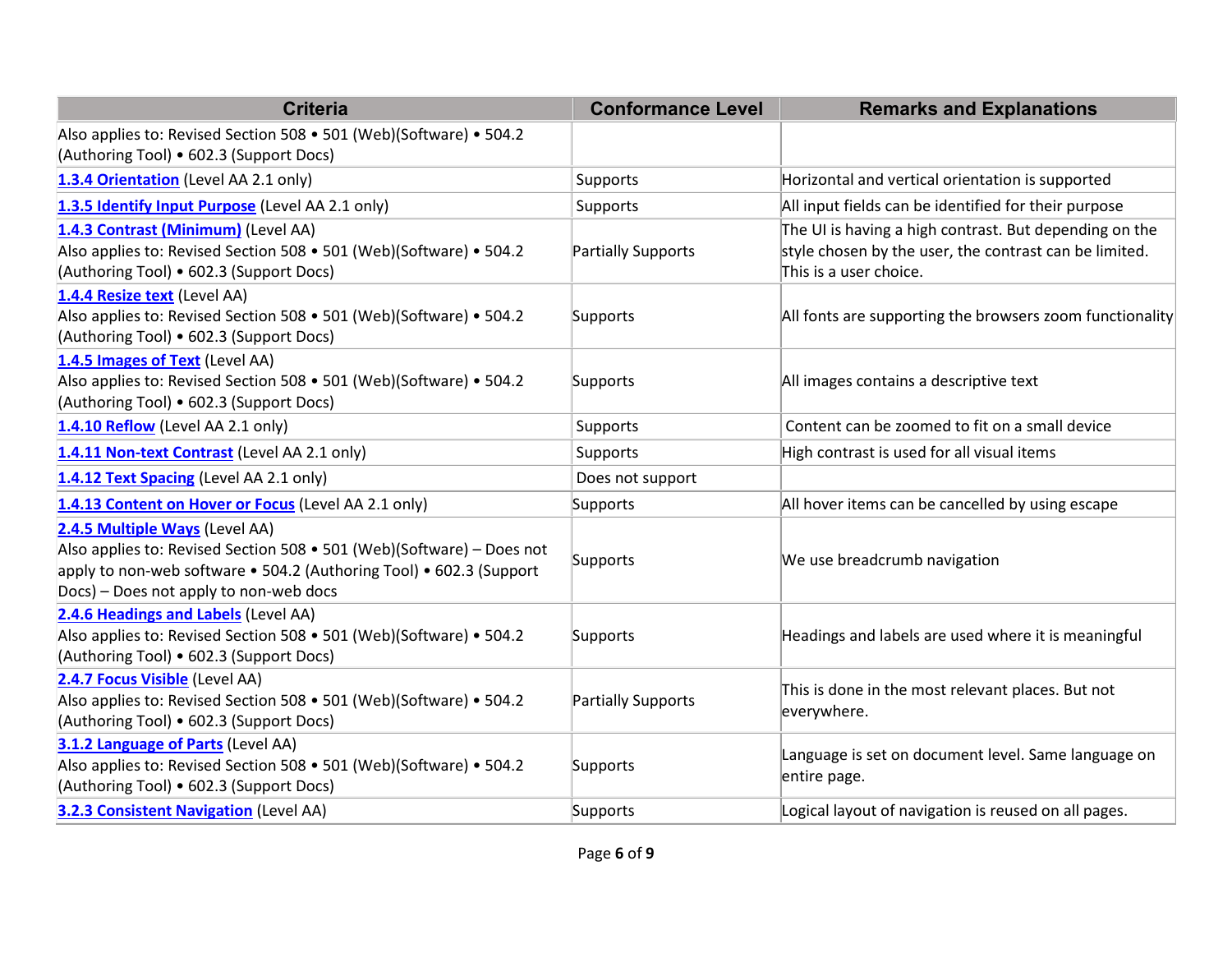| <b>Criteria</b>                                                       | <b>Conformance Level</b> | <b>Remarks and Explanations</b>                  |
|-----------------------------------------------------------------------|--------------------------|--------------------------------------------------|
| Also applies to: Revised Section 508 • 501 (Web)(Software) – Does not |                          |                                                  |
| apply to non-web software • 504.2 (Authoring Tool) • 602.3 (Support   |                          |                                                  |
| Docs) – Does not apply to non-web docs                                |                          |                                                  |
| <b>3.2.4 Consistent Identification (Level AA)</b>                     |                          |                                                  |
| Also applies to: Revised Section 508 • 501 (Web)(Software) – Does not | Not Applicable           |                                                  |
| apply to non-web software • 504.2 (Authoring Tool) • 602.3 (Support   |                          |                                                  |
| Docs) – Does not apply to non-web docs                                |                          |                                                  |
| 3.3.3 Error Suggestion (Level AA)                                     |                          |                                                  |
| Also applies to: Revised Section 508 • 501 (Web)(Software) • 504.2    | Supports                 | We support helping the user input correct values |
| (Authoring Tool) • 602.3 (Support Docs)                               |                          |                                                  |
| 3.3.4 Error Prevention (Legal, Financial, Data) (Level AA)            |                          |                                                  |
| Also applies to: Revised Section 508 • 501 (Web)(Software) • 504.2    | Not Applicable           |                                                  |
| (Authoring Tool) • 602.3 (Support Docs)                               |                          |                                                  |
| 4.1.3 Status Messages (Level AA 2.1 only)                             | Not Applicable           |                                                  |

#### **Table 3: Success Criteria, Level AAA**

Notes:

| <b>Criteria</b>                                            | <b>Conformance Level</b> | <b>Remarks and Explanations</b>                       |
|------------------------------------------------------------|--------------------------|-------------------------------------------------------|
| 1.2.6 Sign Language (Prerecorded) (Level AAA)              |                          |                                                       |
| Also applies to: Revised Section 508 - Does not apply      | Not Applicable           |                                                       |
| 1.2.7 Extended Audio Description (Prerecorded) (Level AAA) | Not Applicable           |                                                       |
| Also applies to: Revised Section 508 - Does not apply      |                          |                                                       |
| 1.2.8 Media Alternative (Prerecorded) (Level AAA)          | Not Applicable           |                                                       |
| Also applies to: Revised Section 508 - Does not apply      |                          |                                                       |
| 1.2.9 Audio-only (Live) (Level AAA)                        | Not Applicable           |                                                       |
| Also applies to: Revised Section 508 - Does not apply      |                          |                                                       |
| 1.3.6 Identify Purpose (Level AAA 2.1 only)                | Supports                 | All icons and images has the display property set     |
| Also applies to: Revised Section 508 - Does not apply      |                          |                                                       |
| 1.4.6 Contrast (Enhanced) (Level AAA)                      | Partially Supports       | A visual style can be chosen by the user, to get this |
| Also applies to: Revised Section 508 - Does not apply      |                          | contrast.                                             |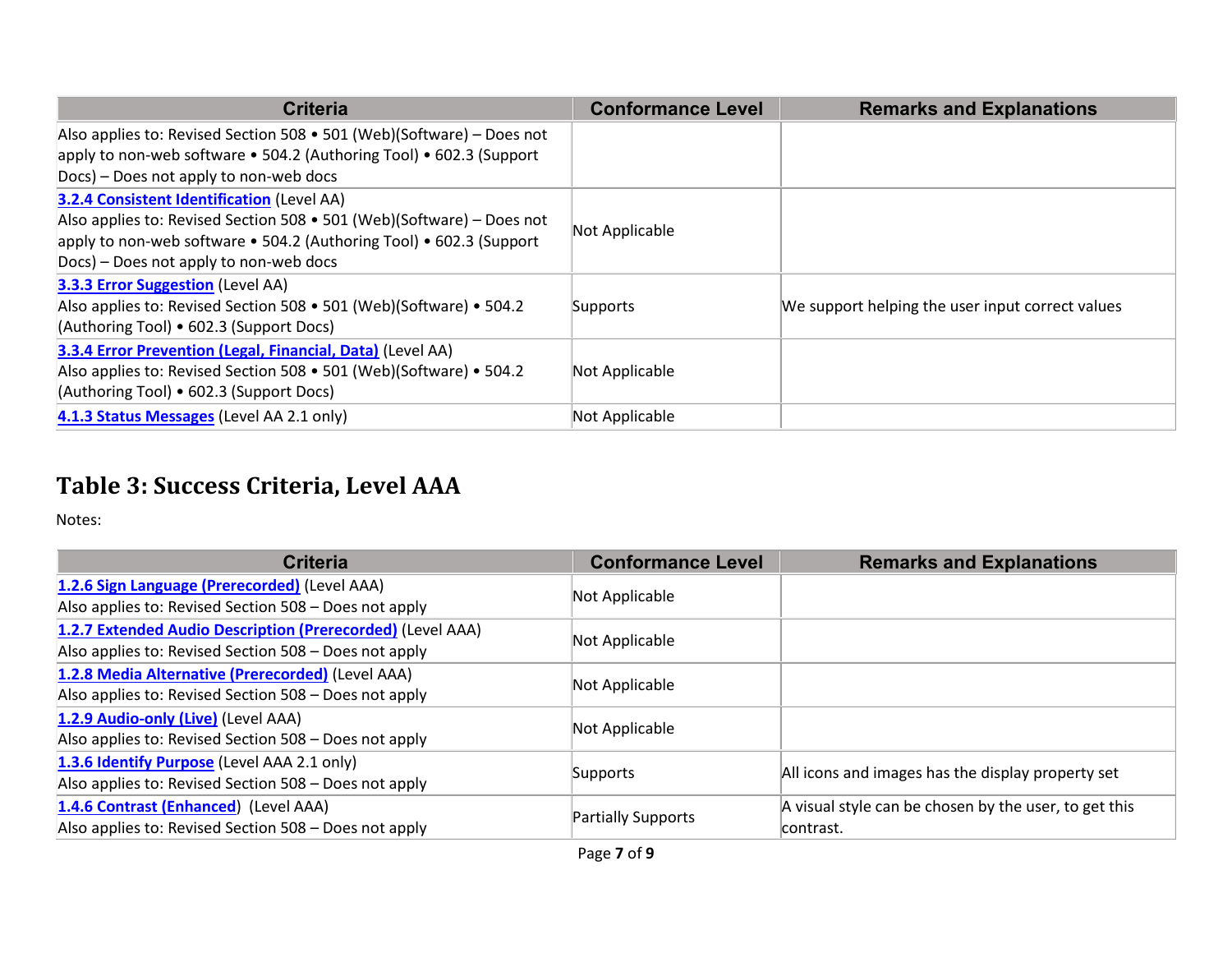| <b>Criteria</b>                                                                                                 | <b>Conformance Level</b> | <b>Remarks and Explanations</b>                                                              |
|-----------------------------------------------------------------------------------------------------------------|--------------------------|----------------------------------------------------------------------------------------------|
| 1.4.7 Low or No Background Audio (Level AAA)<br>Also applies to: Revised Section 508 - Does not apply           | Supports                 | No background audio                                                                          |
| 1.4.8 Visual Presentation (Level AAA)<br>Also applies to: Revised Section 508 - Does not apply                  | Does Not Support         |                                                                                              |
| 1.4.9 Images of Text (No Exception) (Level AAA)<br>Also applies to: Revised Section 508 - Does not apply        | Supports                 | All images contain a descriptive text                                                        |
| 2.1.3 Keyboard (No Exception) (Level AAA)<br>Also applies to: Revised Section 508 - Does not apply              | Partially Supports       | Almost everything in the application (all normal use) can<br>be done solely with a keyboard. |
| 2.2.3 No Timing (Level AAA)<br>Also applies to: Revised Section 508 - Does not apply                            | Supports                 | No timing is used when waiting for user input.                                               |
| 2.2.4 Interruptions (Level AAA)<br>Also applies to: Revised Section 508 - Does not apply                        | Supports                 | No interruptions, except if an error occurs                                                  |
| 2.2.5 Re-authenticating (Level AAA)<br>Also applies to: Revised Section 508 - Does not apply                    | Supports                 | User can continue to work after re-authenticating                                            |
| 2.2.6 Timeouts (Level AAA 2.1 only)<br>Also applies to: Revised Section 508 - Does not apply                    | Supports                 | No data can be lost based on inactivity                                                      |
| 2.3.2 Three Flashes (Level AAA)<br>Also applies to: Revised Section 508 - Does not apply                        | Supports                 | No flashes on webpage                                                                        |
| 2.3.3 Animation from Interactions (Level AAA 2.1 only)<br>Also applies to: Revised Section 508 - Does not apply | Not Applicable           | No animations in application                                                                 |
| 2.4.8 Location (Level AAA)<br>Also applies to: Revised Section 508 - Does not apply                             | Supports                 | We use breadcrumb navigation                                                                 |
| 2.4.9 Link Purpose (Link Only) (Level AAA)<br>Also applies to: Revised Section 508 - Does not apply             | Partially Supports       | All content created by us supports this, but user content<br>is not.                         |
| 2.4.10 Section Headings (Level AAA)<br>Also applies to: Revised Section 508 - Does not apply                    | Supports                 | Yes, we use headings                                                                         |
| 2.5.5 Target Size (Level AAA 2.1 only)<br>Also applies to: Revised Section 508 - Does not apply                 | Supports                 | No small input fields in application                                                         |
| 2.5.6 Concurrent Input Mechanisms (Level AAA 2.1 only)<br>Also applies to: Revised Section 508 - Does not apply | Supports                 | We do not restrict use of input modalities                                                   |
| 3.1.3 Unusual Words (Level AAA)<br>Also applies to: Revised Section 508 - Does not apply                        | Not Applicable           |                                                                                              |